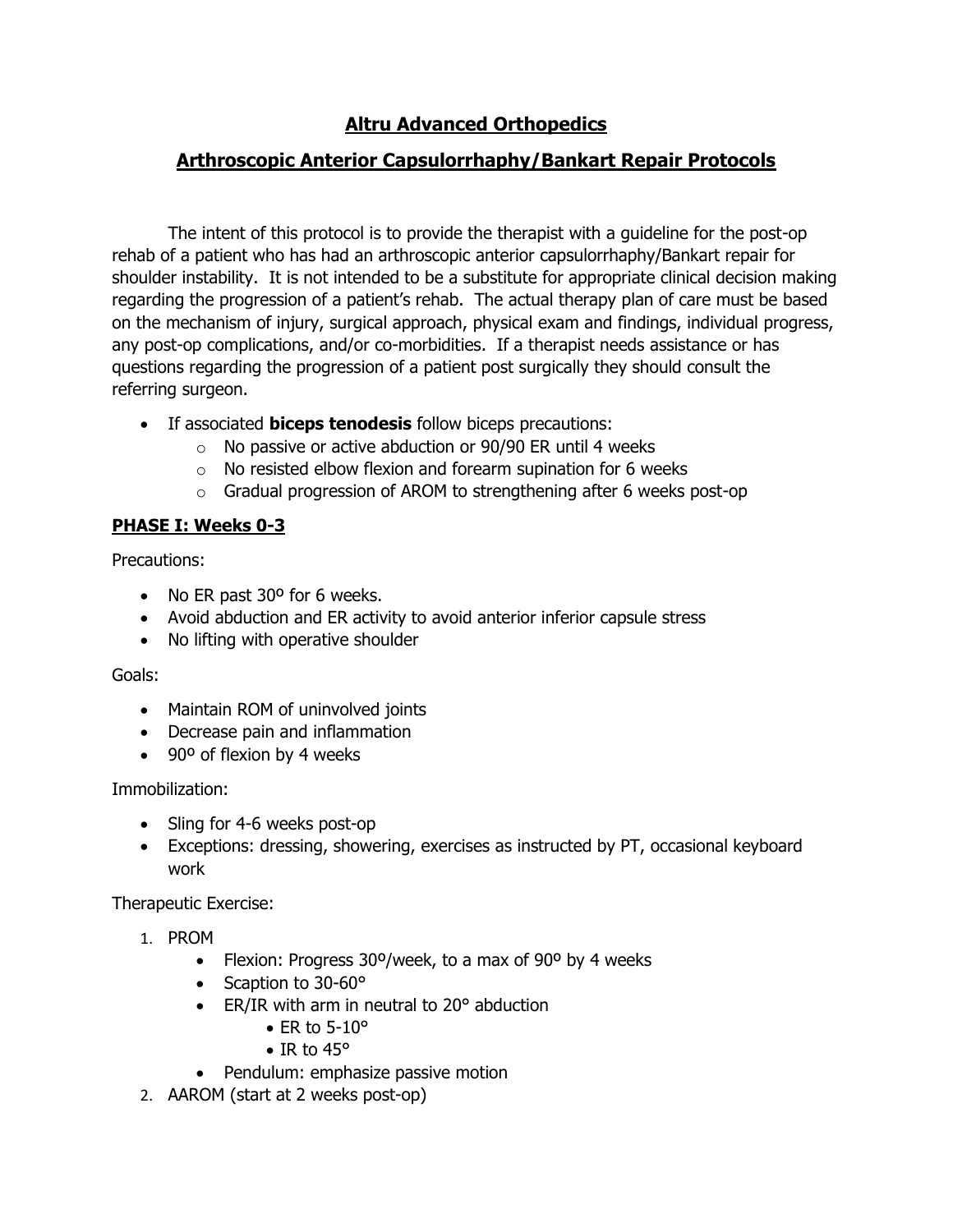- Flexion: progress 30º/week, to a max of 90º by 4 weeks
- No active ER, extension, abduction, or scaption
- 3. AROM: Initiate when scapular control is good
	- Flexion up to 90° by 4 weeks
	- Maintain full AROM of elbow, wrist, hand
	- Small movement PNF of scapula
- 4. Isometrics: submaximal, neutral position ER, abduction, flexion, extension
	- IR and adduction begin at 6 weeks
	- Working up to 30 reps as tolerated
- 5. By week 2-3: pain free scapular motion, with emphasis on thoracic extension to facilitate scapular retraction and depression
- 6. Axially loaded exercises such as ball rolls on table

Modalities:

- Cryotherapy PRN
- NMES PRN

#### **Goals to Achieve for ROM by 3-4 weeks post-op:**

| Flexion                              | $0-90^\circ$     |
|--------------------------------------|------------------|
| Scaption                             | $0 - 60^{\circ}$ |
| Abduction                            | $0-45^\circ$     |
| ER at $0^\circ$ to $20^\circ$ of ABD | $0 - 10^{\circ}$ |
| IR at $0^\circ$ to $20^\circ$ of ABD | $0-45^\circ$     |

## **PHASE II: 4-6 Weeks**

Precautions:

- No ER past 30° for 6 weeks
- No lifting with operative shoulder

Goals:

- Maintain ROM of uninvolved joints
- Gradually restore full PROM of shoulder
- Gradually increase strength

Immobilization:

• D/C sling at 4 weeks post-op

- 2. PROM
	- Progress flexion to 140-150º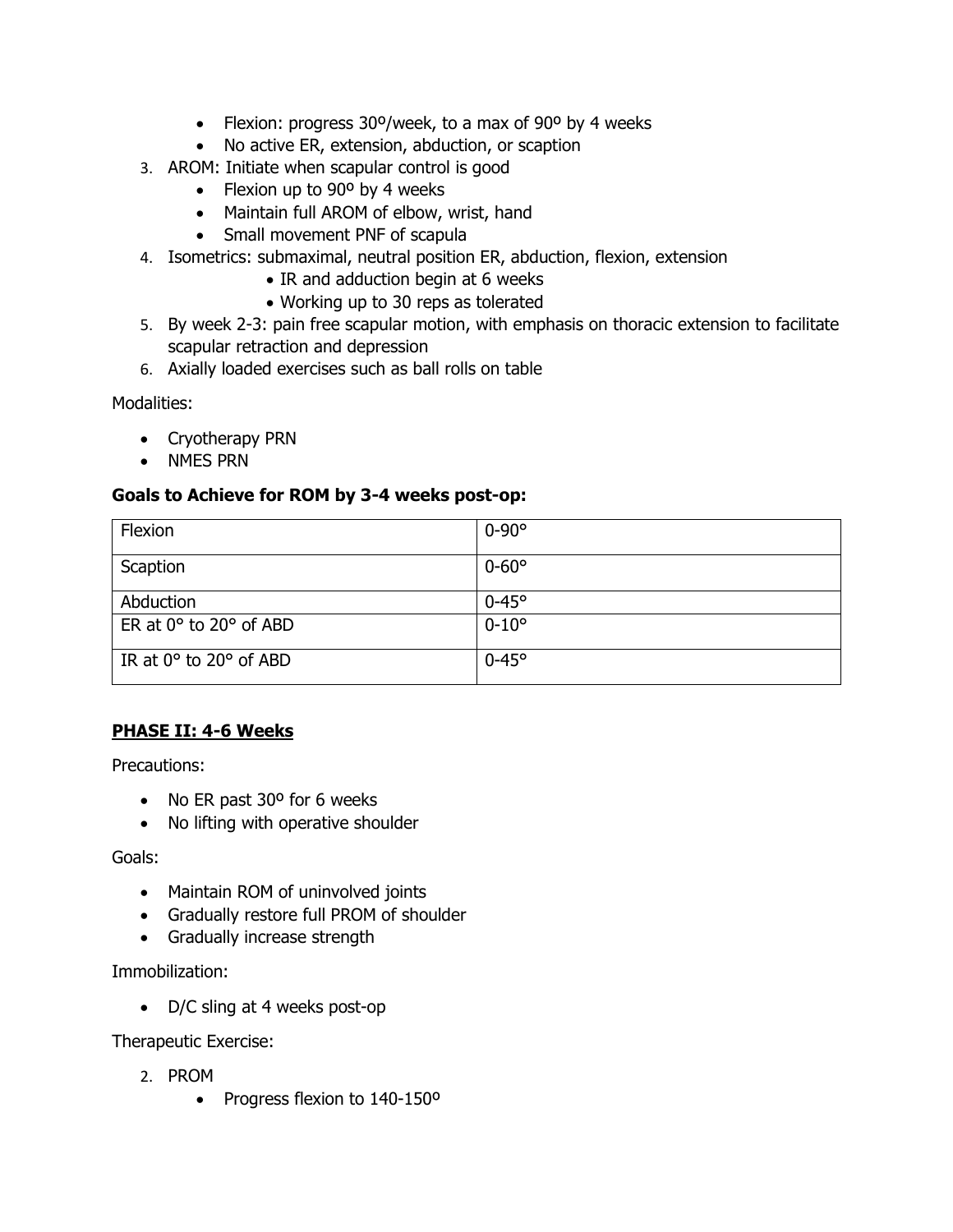- Progress ER up to 30° by 6 weeks in neutral to 45° of abduction
- 3. AAROM/AROM
	- Progress flexion to 150º with good scapular control
	- Progress ER up to 30° by 6 weeks
- 4. Strengthening
	- Isometrics: submaximal, neutral position IR and adduction begin at 6 weeks • Working up to 30 reps as tolerated
	- Short arc flex and abduction 0-45°
		- Start supine or reclined and progress to seated and standing
	- Extension: 0-45º
	- Bicep/tricep isometrics, progress to isotonic
	- IR/ER from sling position to neutral
		- Begin with light Therabands/tubing
- 5. Closed chain rhythmic stabilization, weight shifts, balance devices, push-ups, etc.
	- Progress elevation as tolerated in recommended ROM

Modalities:

- Cryotherapy PRN
- NMES PRN

#### **Goals to Achieve for ROM by 5-6 weeks post-op:**

| Flexion                               | $0 - 150^{\circ}$ |
|---------------------------------------|-------------------|
| Scaption                              | As tolerated      |
| Abduction                             | As tolerated      |
| ER at $0^\circ$ to 45 $^\circ$ of ABD | $0 - 30^{\circ}$  |
| IR at $0^{\circ}$ to 45° of ABD       | As tolerated      |
| Extension                             | $0-45^\circ$      |

#### **PHASE III: Weeks 7-9**

Precautions:

• Avoid strengthening activities that place stress on anterior shoulder in abducted position with ER (no push-ups, pec flys, bench-press ext.)

Goals:

- Patient will have full AROM with good scapulohumeral rhythm
- Continue with stretching as needed
- Independent with ADLs
- Progress strength and endurance

- 1. ROM
	- Gradually progress PROM AROM to full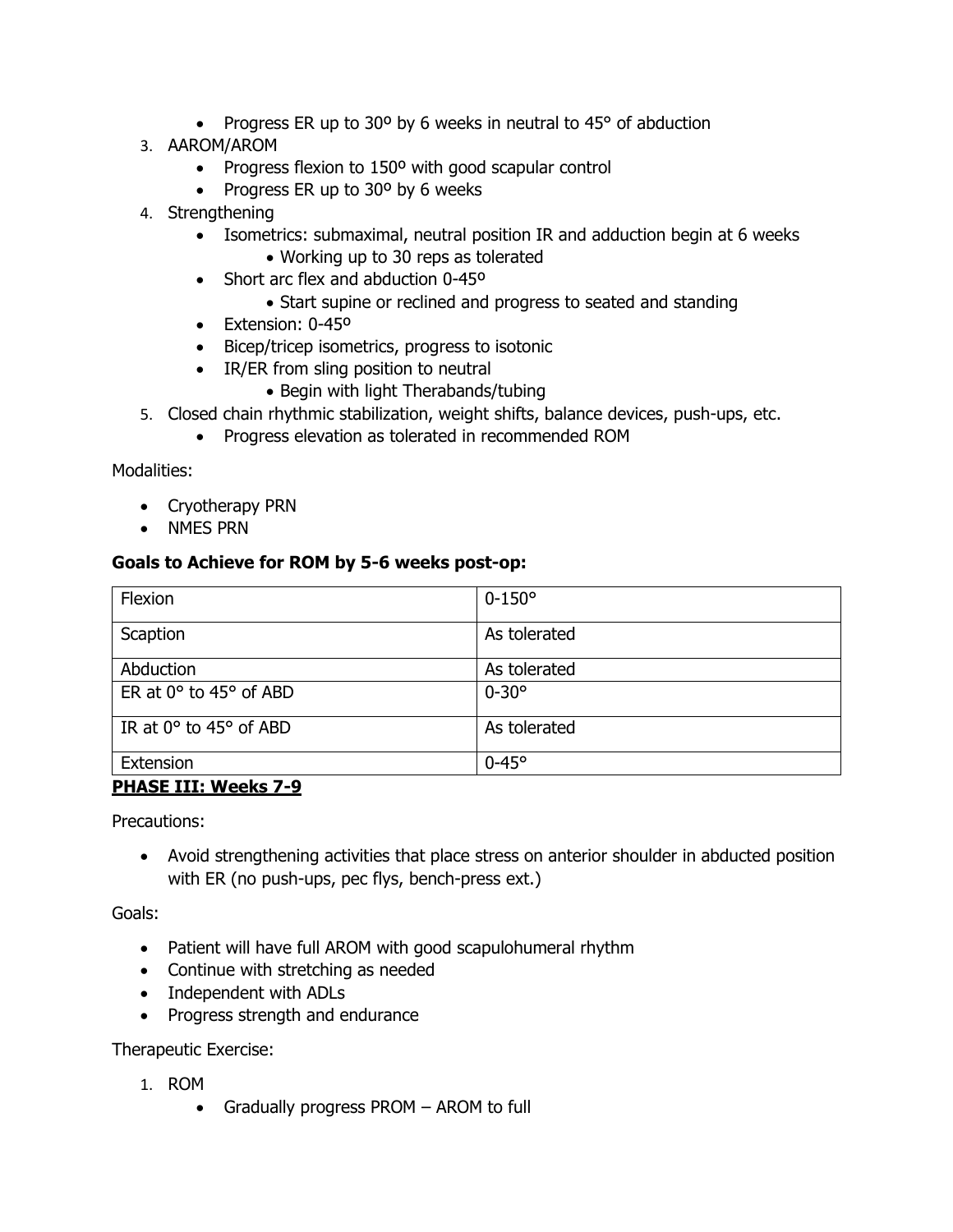- ER should be within 10-15° of opposite side (may not achieve full AROM)
- 2. Stretching
	- Posterior capsule stretches
	- Sleeper posterior capsular stretch for IR deficit
	- Pec stretching
- 3. Strengthening
	- Gradually progress IR and ER isotonic strengthening
	- PNF strengthening
	- UBE at 7 weeks- low resistance at a comfortable pace
	- May allow beginning level plyoball below shoulder height at 5-10 weeks, 2-1 hands
- 4. Advance closed chain activities as tolerated

Modalities:

- Cryotherapy PRN
- NMES PRN

## **PHASE IV: Weeks 10-14**

Precautions:

- Avoid strengthening activities that place stress on anterior shoulder in abducted position with ER (no push-ups, pec flys, bench-press, lat pull bringing bar behind head, etc.)
- Avoid stressing the anterior capsule with aggressive overhead strengthening
- Avoid contact sports/activities

Goals:

- Full nonpainful AROM
- Improve muscle strength and endurance
- Gradually progress activities towards full functional activities

- 1. ROM
	- Shoulder flexion to 160-180°
	- Shoulder ER 80-90° in 90° of abduction
		- ½ of normal side by 12 weeks post op
		- Unless dominant arm in a throwing athlete, then more ER is allowed
	- Shoulder IR 75-85° in 90° of abduction
- 2. Stretching:
	- Sleeper posterior capsular stretch for IR deficit
	- ER stretch at 10 weeks
- 3. Initiate strength exercise for abduction, supraspinatus
- 4. In front of body, below shoulder height, in 0º ER:
	- Light medicine ball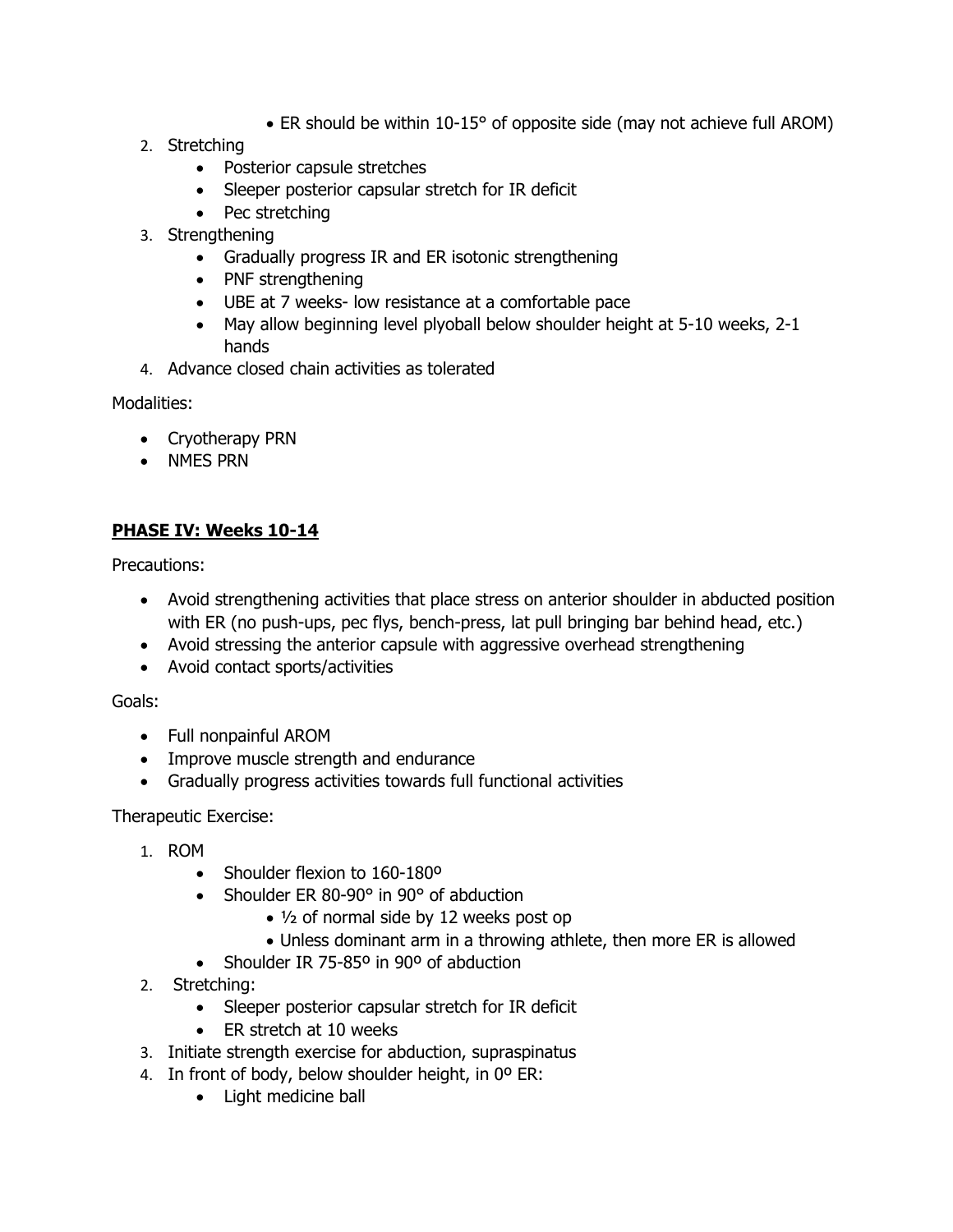- Wall dribble  $-2$  hands to 1 hand
- ER wall dribble
- 5. Rhythmic stabilization closed chain with hand on ball progressing to open chain activities in multiple planes of movement
- 6. Jog at 12 weeks

# **PHASE V: Weeks 15-18**

Precautions:

- Avoid strengthening activities that place stress on anterior shoulder in abducted position with ER
	- $\circ$  No pec/dumbbell flys bringing arm past neutral extension at the shoulder
	- $\circ$  No bench-press with bringing the bar down to your chest
	- $\circ$  No lat pull downs bringing bar behind head
- Avoid stressing the anterior capsule with aggressive overhead strengthening
- No throwing or overhead athletic activities until 16 weeks post-op

#### Goals:

- Maintain full nonpainful AROM
- Improve strength, endurance, and power
- Progress toward return to work activities, recreational activities, sport activities

#### Therapeutic Exercise:

- 1. ROM
	- Continue stretching exercises to maintain full ROM/flexibility
- 2. Progress strengthening
	- Free weights (limit depth of bench press to elbows not moving back past trunk, avoid behind neck presses and pull downs)
	- Plyometric strengthening: weighted ball Rebounder throws
	- Closed Chain Activities: table push-ups, quadruped rhythmic stabilization, steps on block
- 3. Recreational and Sport Activities:
	- Ball toss
	- Gentle swimming program
	- Racquet swings
	- Half golf swings

## **PHASE VI: 18 WEEKS - 6 Months**

Precautions:

- Avoid strengthening activities that place stress on anterior shoulder in abducted position with ER
	- $\circ$  No pec/dumbbell flys bringing arm past neutral extension at the shoulder
	- $\circ$  No bench-press with bringing the bar down to your chest
	- $\circ$  No lat pull downs bringing bar behind head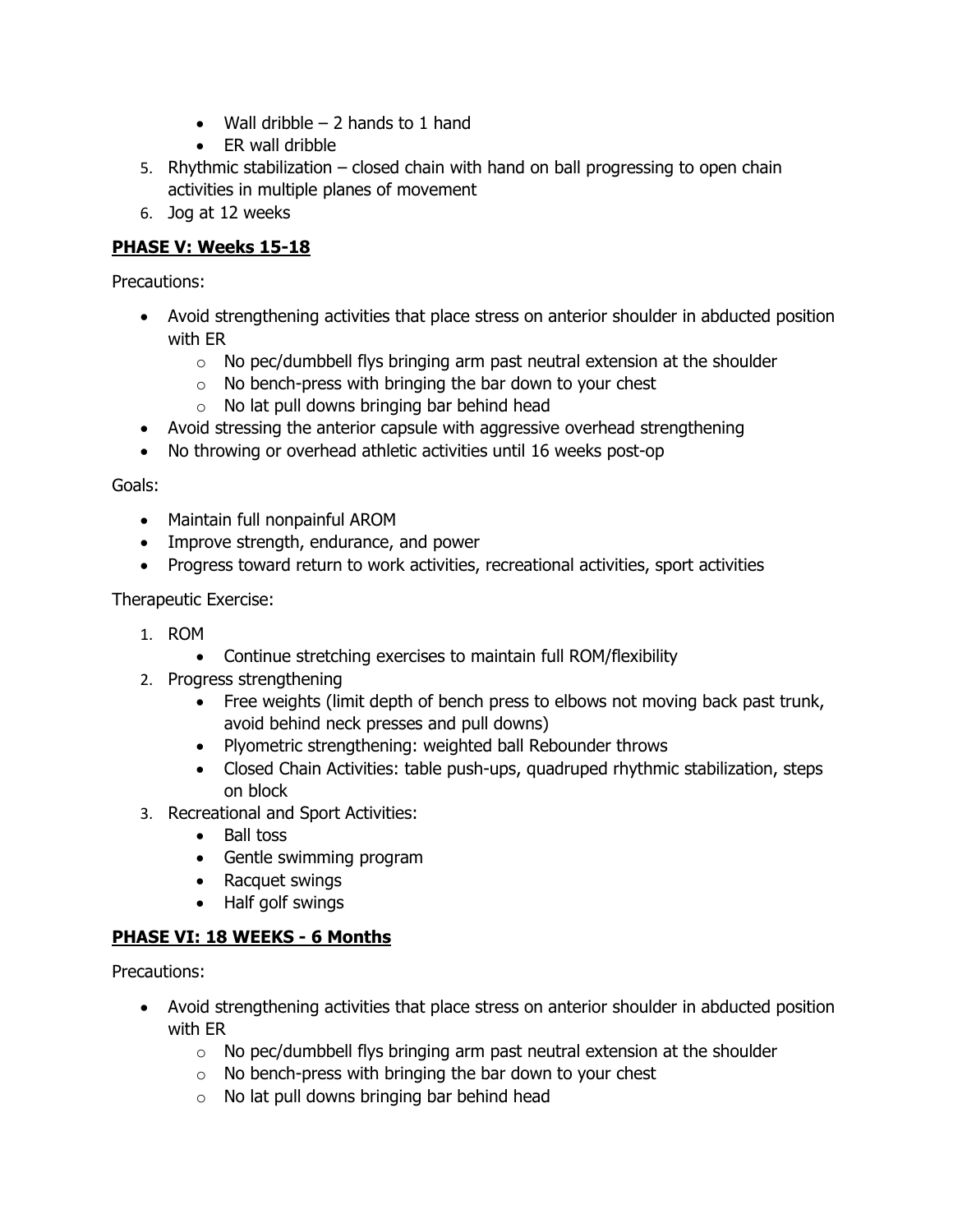- Avoid stressing the anterior capsule with aggressive overhead strengthening
- Caution with throwing or overhead athletic activities

#### Goals:

- Maintain shoulder mobility
- Improve strength, endurance and power
- Gradual return to work activities, recreational activities, sport activities

Therapeutic Exercise:

- 1. ROM
	- Continue stretching/flexibility exercises
- 2. Strengthening
	- Isokinetics ER/IR (90/90 positioning)
	- Free weights
	- Progress scapular and RTC core exercises
	- Sport/work specific activities
- 3. Recreational/Sport Activities
	- Begin interval throwing program
	- Racquet and club swings
	- Begin contact and collision sports

### **PHASE VII: 6+ Months**

Precautions:

- Use caution with strengthening activities that place stress on anterior shoulder in abducted position with ER
	- $\circ$  Avoid pec/dumbbell flys bringing arm past neutral extension at the shoulder
	- $\circ$  Avoid bench-press with bringing the bar down to your chest
	- o Avoid lat pull downs bringing bar behind head
	- o Avoid lateral raise machine and standing lateral deltoid raises
	- o Avoid dips and triceps press overhead
	- $\circ$  Avoid pullovers

Goals:

- Return to full function
- Return to all work activities, recreational activities, sport activities
- Maintain strength, mobility, and stability

Therapeutic Exercise:

- 1. Strength:
	- Unlimited weight lifting with exceptions (listed above)
- 2. Contact and collision sports if cleared by your surgeon

#### **Criteria to return to recreational and sport activities:**